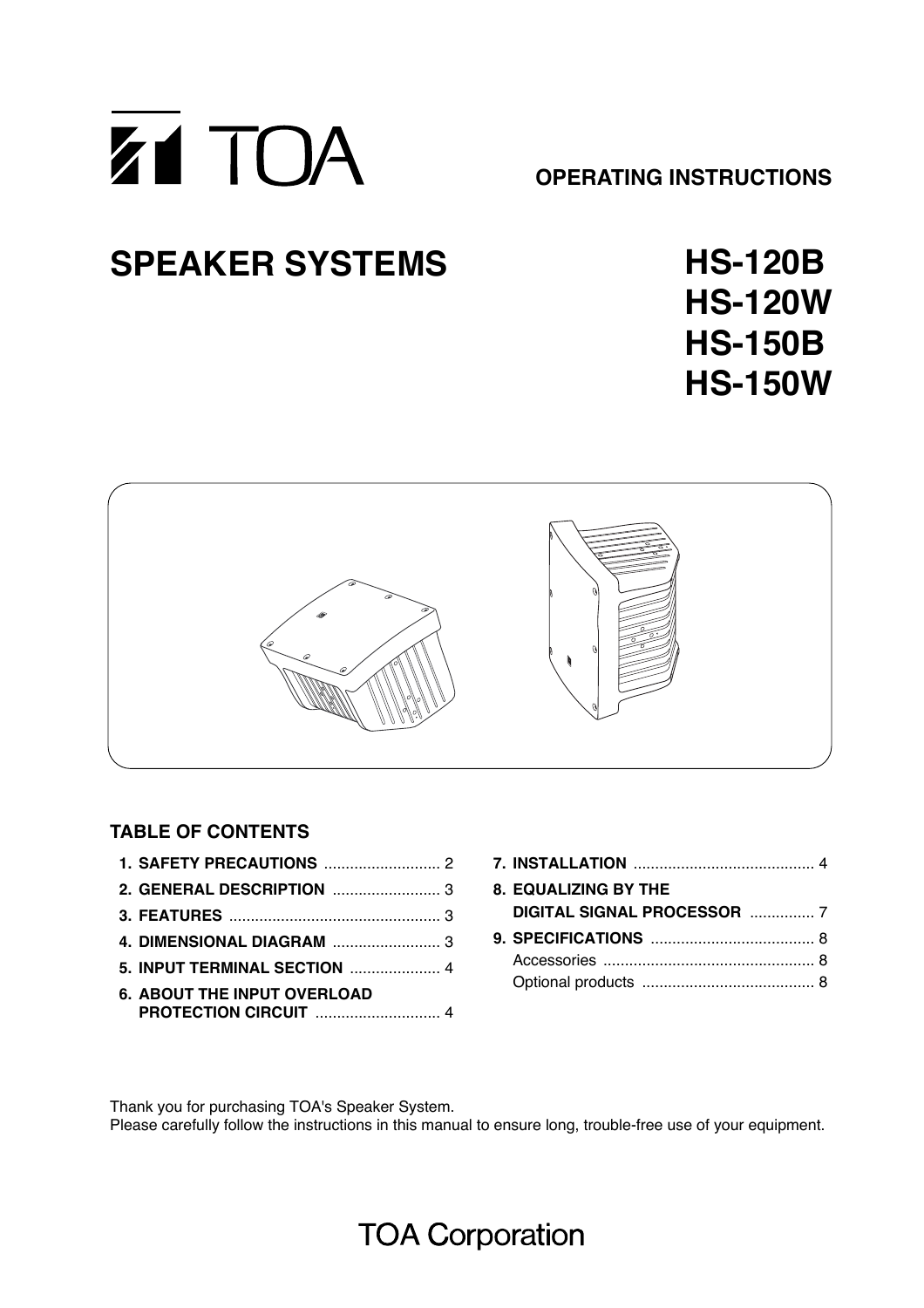## **1. SAFETY PRECAUTIONS**

- Before installation or use, be sure to carefully read all the instructions in this section for correct and safe operation.
- Be sure to follow all the precautionary instructions in this section, which contain important warnings and/or cautions regarding safety.
- After reading, keep this manual handy for future reference.

### **Safety Symbol and Message Conventions**

Safety symbols and messages described below are used in this manual to prevent bodily injury and property damage which could result from mishandling. Before operating your product, read this manual first and understand the safety symbols and messages so you are thoroughly aware of the potential safety hazards.

**WARNING** Indicates a potentially hazardous situation which, if mishandled, could result in death or serious personal injury.

#### **When Installing the Unit**

- Avoid installing or mounting the unit in unstable locations, such as on a rickety table or a slanted surface. Doing so may result in the unit falling down and causing personal injury and/or property damage.
- Install the unit only in a location that can structurally support the weight of the unit and the mounting bracket. Doing otherwise may result in the unit falling down and causing personal injury and/or property damage.
- Since the unit is designed for in-door use, do not install it outdoors. If installed outdoors, the aging of parts causes the unit to fall off, resulting in personal injury. Also, when it gets wet with rain, there is a danger of electric shock.
- Owing to the unit's size and weight, be sure that at least two persons are available to install the unit. Failure to do so could result in personal injury.
- Do not use other methods than specified to mount the bracket. Extreme force is applied to the unit and the unit could fall off, possibly resulting in personal injuries.
- Use screws that are appropriate for the ceiling's or wall's structure and composition. Failure to do so may cause the unit to fall, resulting in personal injury.
- Ensure that all screws are securely tightened. If they are not tightened or firmly secured after installation, the unit could fall down, possibly resulting in personal injury.
- Use the specified mounting bracket in combination. Doing otherwise may cause the unit or component to fall off, resulting in personal injury.
- Do not mount the unit in locations exposed to constant vibration. The mounting bracket can be damaged by excessive vibration, potentially causing the unit to fall, which could result in personal injury.



**CAUTION** Indicates a potentially hazardous situation which, if mishandled, could result in moderate or minor personal injury, and/or property damage.

#### **When Installing the Unit**

- When unpacking or installing the unit, be sure to handle it with two or more persons. Falling or dropping the unit may cause personal injury.
- Avoid touching the unit's sharp metal edge to prevent injury.
- To avoid electric shocks, be sure to switch off the amplifier's power when connecting speakers.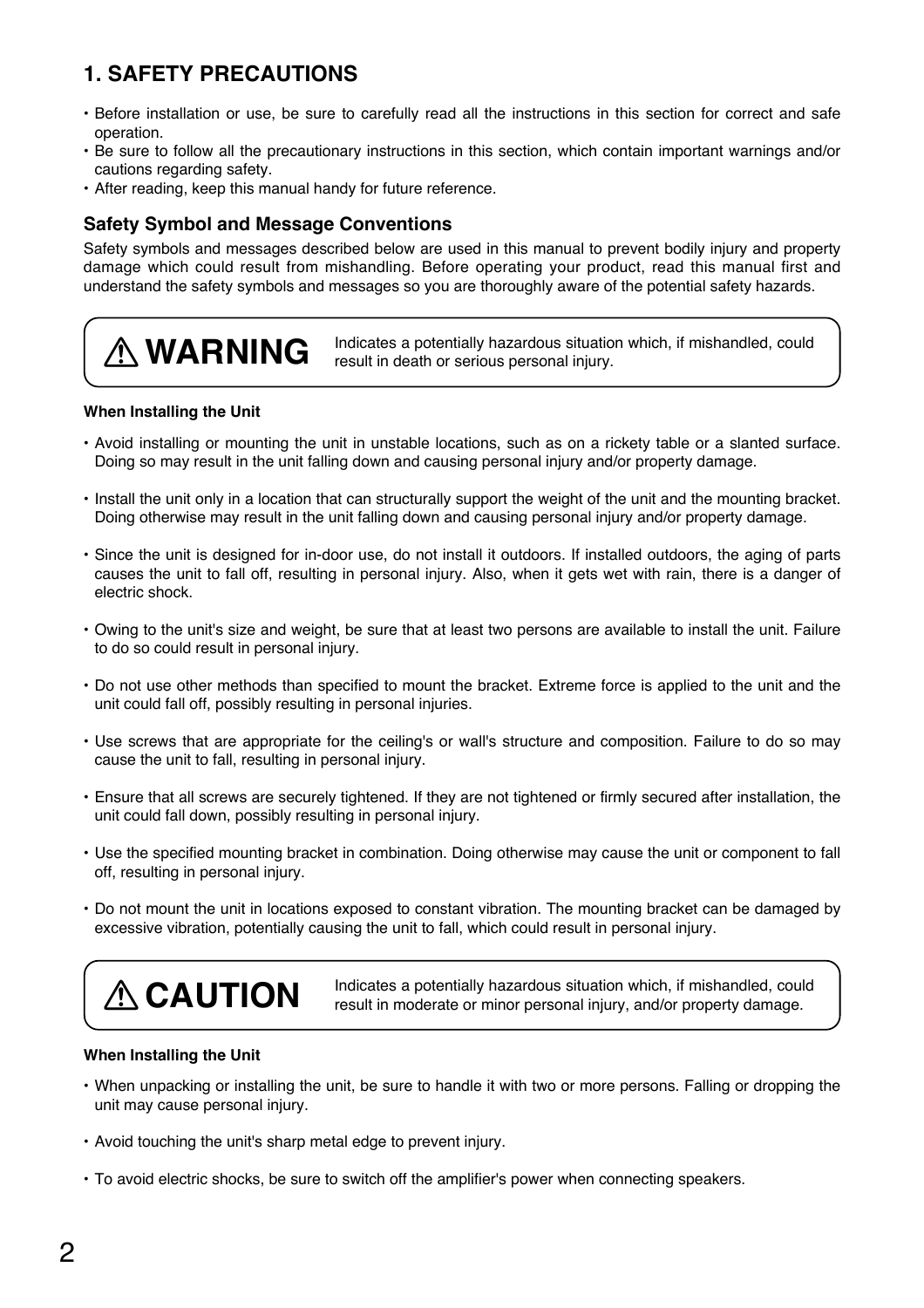**CAUTION** Indicates a potentially hazardous situation which, if mishandled, could result in moderate or minor personal injury, and/or property damage.

#### **When the Unit is in Use**

- Do not place heavy objects on the unit as this may cause it to fall or break which may result in personal injury and/or property damage. In addition, the object itself may fall off and cause injury and/or damage.
- Make sure that the volume control is set to minimum position before power is switched on. Loud noise produced at high volume when power is switched on can impair hearing.
- Do not operate the unit for an extended period of time with the sound distorting. This is an indication of a malfunction, which in turn can cause heat to generate and result in a fire.

## **2. GENERAL DESCRIPTION**

TOA's HS-120 series and HS-150 series speakers are 2-way speaker systems made of resign, and feature a large diameter woofer. They can be installed in many different applications with combined use of the supplied handles and the optional mounting brackets.

## **3. FEATURES**

- Tweeter array realizes a 90° horizontal x 40° vertical directivity control at high frequencies
- Compact and lightweight with its high frequency tweeter array arranged in front of the low frequency woofer
- Built-in overload protection circuitry for the tweeters
- Both permanent and temporary installations available
- Either vertical or horizontal speaker installation available for the permanent installation
- Easy to carry with a handy handle

## **4. DIMENSIONAL DIAGRAM**



Unit: mm (inches)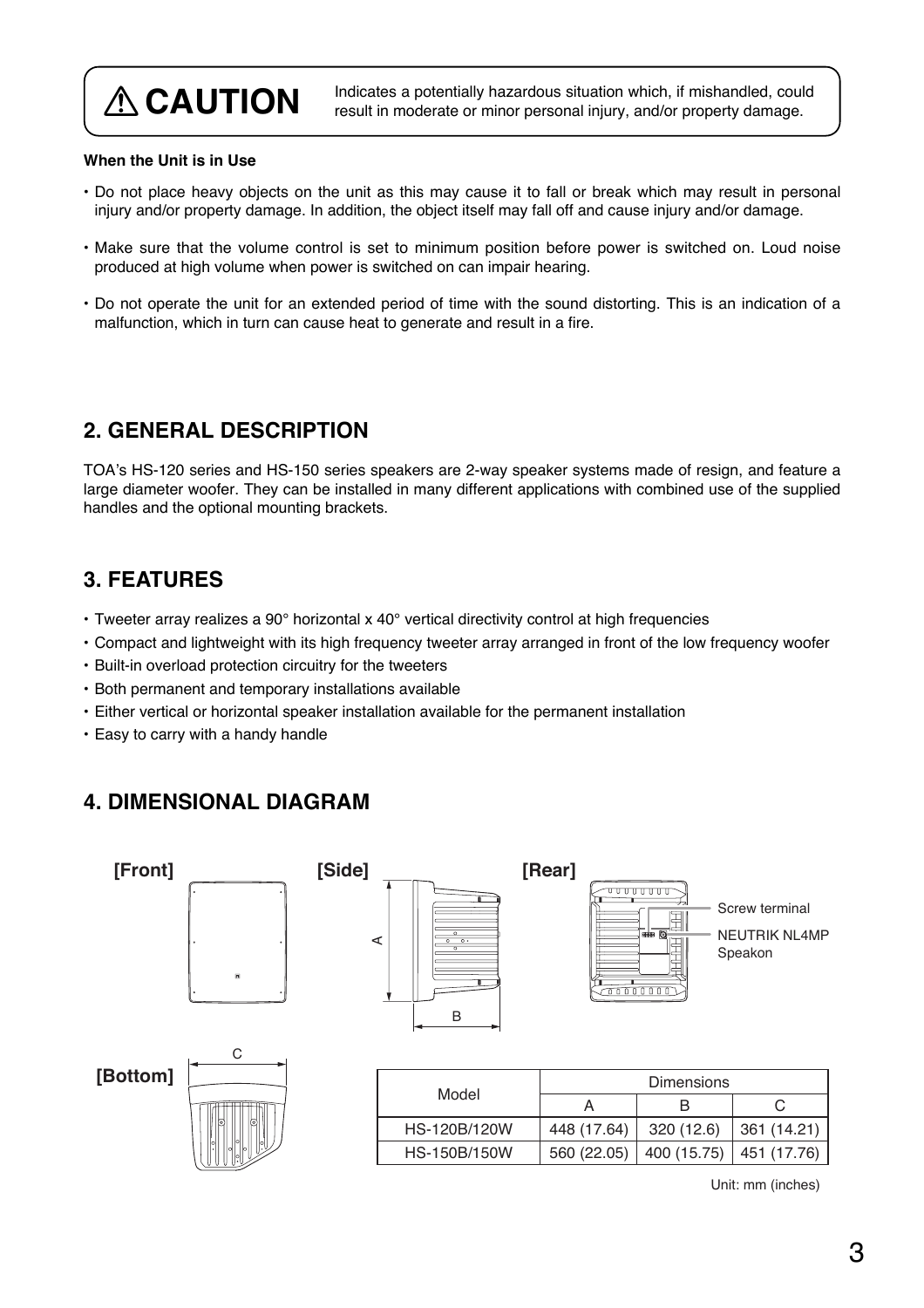## **5. INPUT TERMINAL SECTION**

- As the Speakon connector is internally connected in parallel to the screw terminal as shown below, you can use either of the two.
- The usable connector (on the cable end) that matches the NEUTRIK NL4MP Speakon is NEUTRIK NL4FX Speakon.
- Input terminal connection diagram is as shown below.

![](_page_3_Figure_4.jpeg)

## **6. ABOUT THE INPUT OVERLOAD PROTECTION CIRCUIT**

The speaker system has a built-in input overload protection circuitry. If an excessive input signal is applied to the speaker, the protection circuitry is activated and cuts off the signal input to the tweeters. A sudden drop of the sound volume level during speaker operation indicates that the protection circuitry has been activated. In such a case, reduce the amplifier volume and wait. The protection circuitry is automatically reset after approximately 10 seconds. After the circuitry is reset, set the volume at a lower level than before.

#### **Note**

This input overload protection circuitry does not completely protect the speaker component. Depending on the nature of the excessive input signal applied to the speaker, there may be damage to the speaker components before protection circuitry can operate. Also, if the excessive input signal is applied to the speaker for extended periods of time, the protection circuitry may be damaged and will not recover. Take special care that the excessive input signal is not applied to the speaker during use.

## **7. INSTALLATION**

### **7.1. Installing to a Ceiling or Wall**

Install the speaker system to a ceiling or wall using the optional mounting brackets shown below.

#### **Note**

Refer to the instruction manual enclosed with the HY-1200 series or HY-1500 series Mounting Bracket for its mounting details.

#### **7.1.1. HY-1200VB, HY-1200VW, HY-1500VB and HY-1500VW Mounting Brackets (For vertical speaker mounting)**

- These brackets are designed to mount HS series speakers to ceilings or walls vertically. HY-1200VB and HY-1200VW: For the HS-120 series speaker system
	- HY-1500VB and HY-1500VW: For the HS-150 series speaker system
- They allow speaker's vertical angle to be adjusted. (Ceiling: From 15° upward to 90° downward, Wall: From 15° upward to 60° downward)
- **Note:** They also permit speaker's horizontal angle to be adjusted in conjunction with the optional HY-C0801 or HY-C0801W Ceiling Mount Bracket, or the HY-W0801 or HY-W0801W Wall Mount Bracket.

![](_page_3_Picture_19.jpeg)

![](_page_3_Picture_20.jpeg)

![](_page_3_Picture_22.jpeg)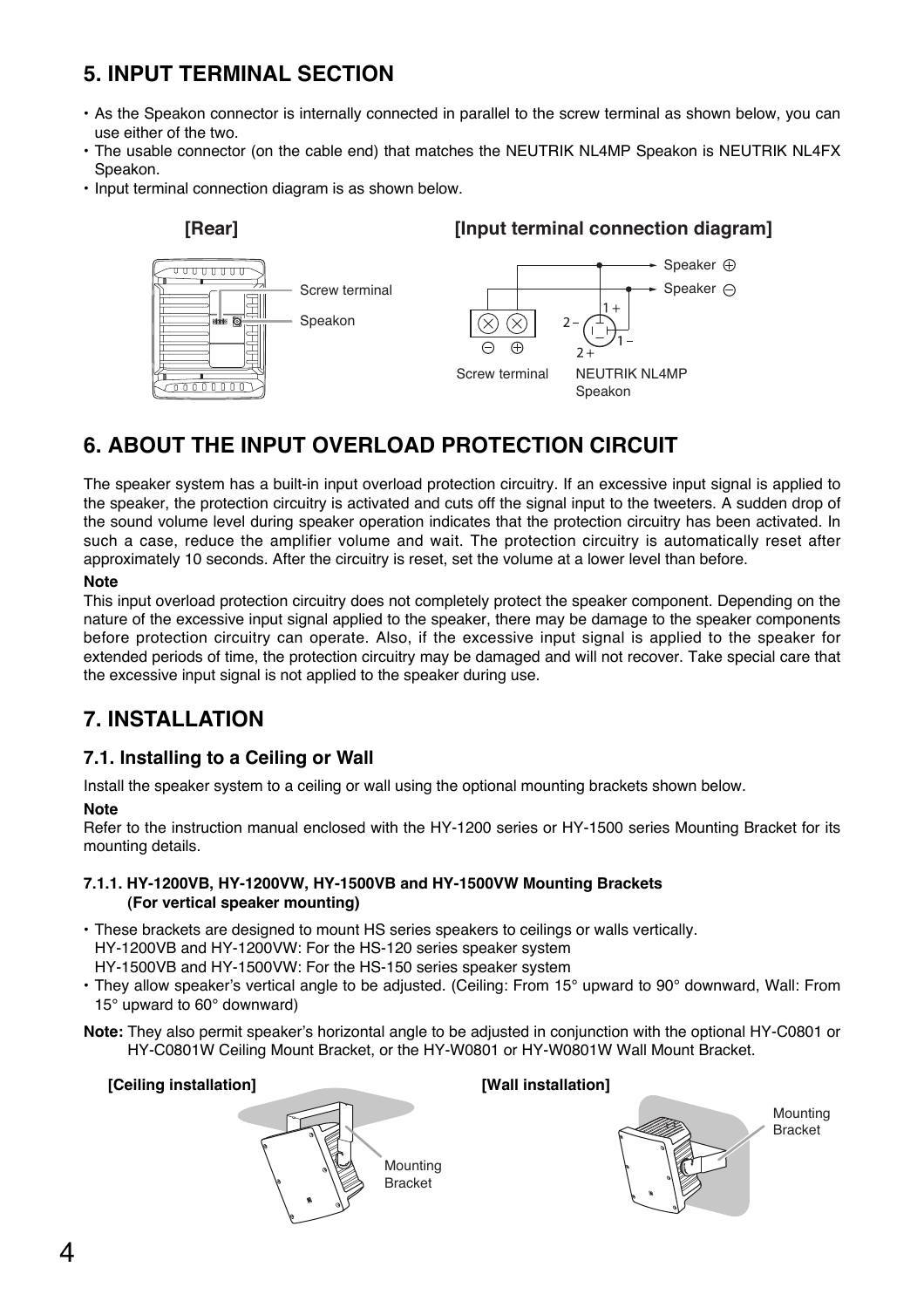#### **7.1.2. HY-1200HB, HY-1200HW, HY-1500HB and HY-1500HW Mounting Brackets (For horizontal speaker mounting)**

- These brackets are designed to mount HS series speakers to ceilings or walls horizontally. HY-1200HB and HY-1200HW: For the HS-120 series speaker system HY-1500HB and HY-1500HW: For the HS-150 series speaker system
- They allow speaker's vertical angle to be adjusted. (Ceiling: From 0° horizontal to 90° downward, Wall: From 15° upward to 60° downward)
- **Note:** They also permit speaker's horizontal angle to be adjusted in conjunction with the optional HY-C0801 or HY-C0801W Ceiling Mount Bracket, or the HY-W0801 or HY-W0801W Wall Mount Bracket.

#### **[Ceiling installation] [Wall installation]**

![](_page_4_Picture_6.jpeg)

![](_page_4_Picture_7.jpeg)

#### **7.1.3. HY-C0801 and HY-C0801W Ceiling Mount Brackets (For ceiling installation, horizontal angle adjustable)**

Installing the HS series speaker to a ceiling in conjunction with the HY-1200 series or HY-1500 series Mounting Bracket permits the speaker's horizontal angle to be adjusted.

The figure at right shows an example of vertical<br>speaker installation. Mounting Bracket

![](_page_4_Picture_11.jpeg)

#### **7.1.4. HY-W0801 and HY-W0801W Wall Mount Brackets (For wall installation, horizontal angle adjustable)**

Installing the HS series speaker to a wall in conjunction with the HY-1200 series or HY-1500 series Mounting Bracket permits the speaker's horizontal angle to be adjusted.

The figure at right shows an example of vertical The figure at right shows an example of vertical<br>speaker installation.

![](_page_4_Picture_15.jpeg)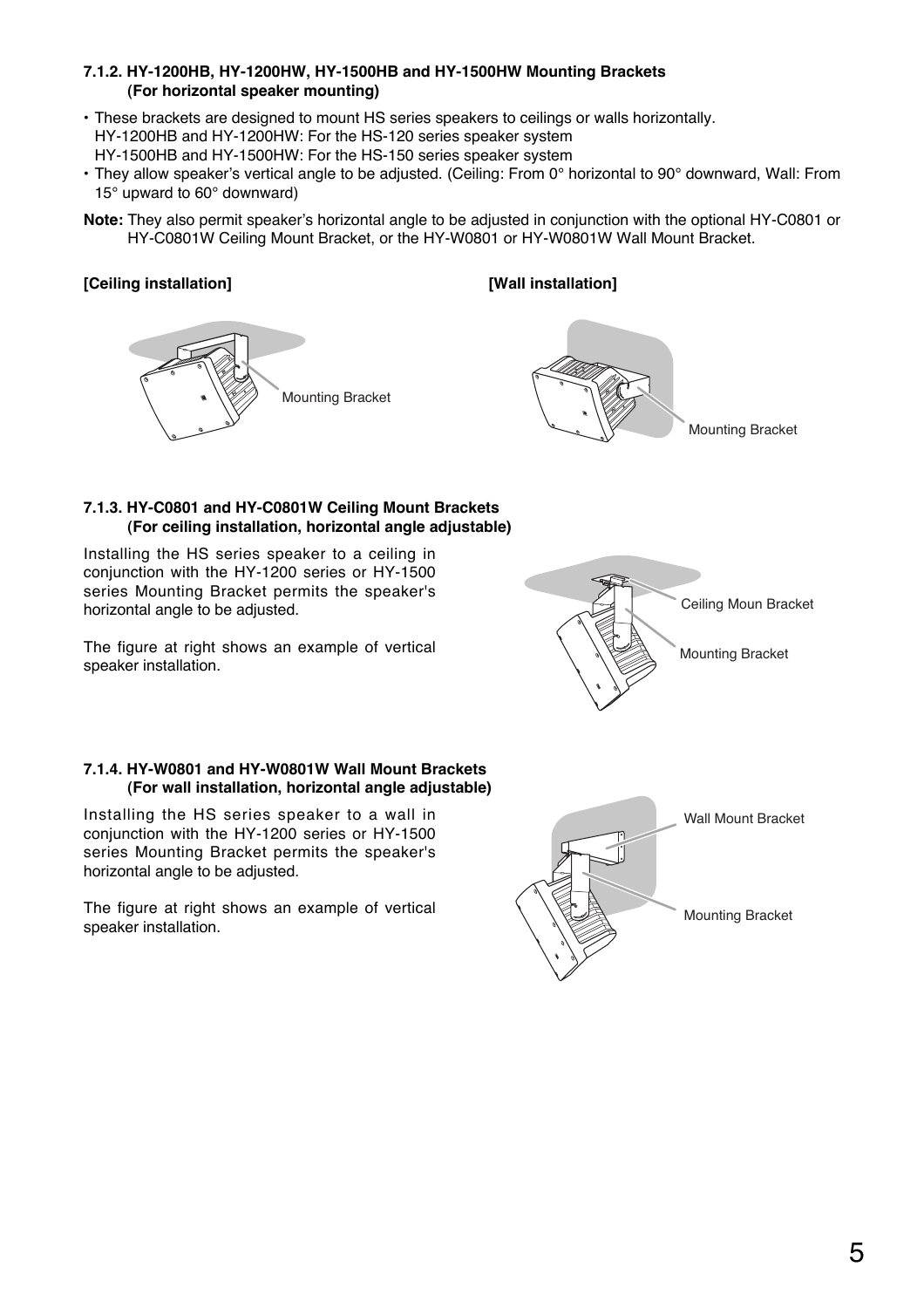#### **7.1.5. Safety wire installation (For speaker fall prevention)**

When mounting the speaker system to the ceiling or wall, install a safety wire as needed.

# **WARNING**

When installing the safety wire, be sure to follow the instructions below. Failure to do so may cause the speaker to fall off, resulting in personal injury.

- Use a wire rope of 2 mm (0.08") or more in diameter. (The safety wire is not supplied.)
- Tighten the safety wire to take up the slack. Otherwise, impact shock at speaker fall may cause the wireconnected parts or wire itself to break.
- Install the safety wire to a place that can structurally support the full weight of load.
- Screw a speaker suspension bolt (M8) into one of the screw holes on the speaker's bottom surface. Then, connect the safety wire to the bolt.

![](_page_5_Figure_8.jpeg)

### **7.2. Mounting on the ST-33B Speaker Stand (optional)**

#### **Note**

Refer to the instruction manual enclosed with the Speaker Stand for its mounting details.

- **Step 1.** Fix the bracket supplied with the speaker stand to the speaker.
- **Step 2.** Spread the tripod legs of the stand to their full extension.

#### **Note**

Spread the tripod legs until the stays extend horizontally.

- **Step 3.** Mount the speaker with the bracket fixed onto the stand.
- **Step 4.** Determine the speaker direction, and tighten the bracket fixing screw.
- **Step 5.** Adjust the stand height.

![](_page_5_Figure_19.jpeg)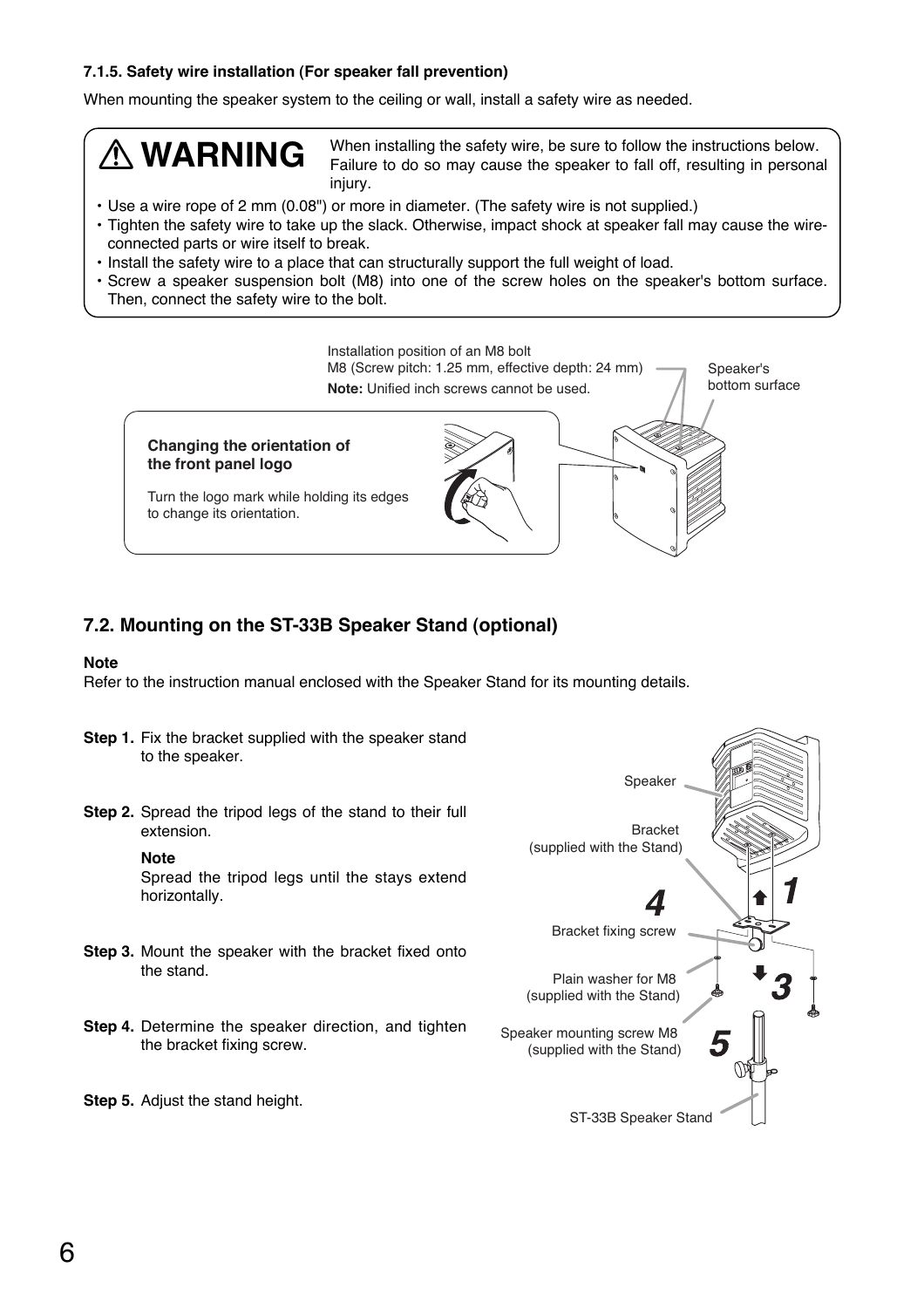## **7.3. Using as a Floor Monitor**

#### **Notes**

- When installing the speaker system on slippery floor, put a non-slip mat under the speaker.
- Do not kick or stand on the speaker system, as this will damage the speaker.

![](_page_6_Figure_4.jpeg)

The figure shows the HS-120 series.

### **7.4. Attaching the Supplied Rubber Feet**

Attach the rubber feet in the case of speaker storage or on-floor speaker installation.

#### **Note**

The rubber foot has a direction (back and forth). Align the datum line on the rubber foot with the positioning mark ( $\triangle$ ) on the speaker unit as shown at right.

![](_page_6_Figure_10.jpeg)

Screw M6 x 30 (accessory)

(accessory)

Handle (accessory)

Handle fitting bracket

### **7.5. Attaching a Handle**

The speaker system comes with a handy carrying handle. Attach the handle on the speaker's top surface.

## **8. EQUALIZING BY THE DIGITAL SIGNAL PROCESSOR**

The speaker system is capable of providing high-efficiency and wide range reproduction without using an equalizer, however more clear and dynamic sound quality can be reproduced by using our digital signal processor and performing its settings as shown in the tables below.

### **[For the HS-120B and HS-120W] [For the HS-150B and HS-150W]**

| Filter      | Frequency (Hz) | Gain (dB) | Q     |
|-------------|----------------|-----------|-------|
| HPF (12 dB) | 50             |           | 1.618 |
| <b>PEQ</b>  | 580            | $-5.0$    | 3.134 |
| <b>PEQ</b>  | 1500           | $-5.0$    | 2.016 |
| <b>PEQ</b>  | 3000           | $-5.0$    | 2.016 |
| <b>PEQ</b>  | 5000           | $-2.0$    | 1.414 |
| <b>PEQ</b>  | 14000          | $+2.0$    | 0.718 |

| Filter      | Frequency (Hz) | Gain (dB) | Q     |
|-------------|----------------|-----------|-------|
| HPF (12 dB) | 50             |           | 1.450 |
| PEQ         | 500            | $-4.5$    | 1.850 |
| <b>PEQ</b>  | 1250           | $-3.0$    | 3.450 |
| <b>PEQ</b>  | 2900           | $-5.0$    | 1.850 |
| <b>PEQ</b>  | 6500           | $-3.0$    | 1.414 |
| <b>PEQ</b>  | 14000          | $+3.0$    | 0.776 |